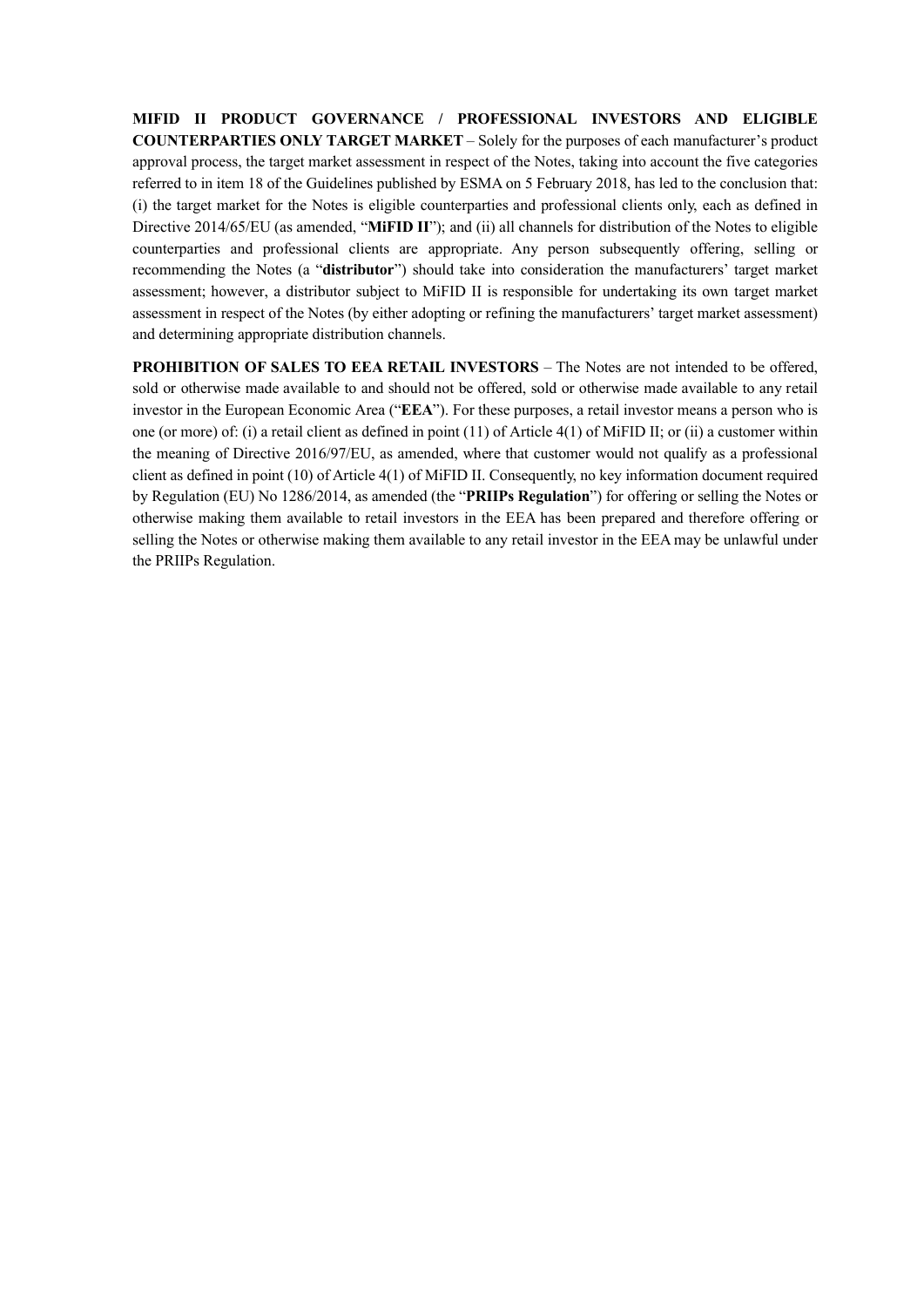**Final Terms dated 11 January 2019**



### **BPCE**

### **Legal Entity Identifier (LEI): 9695005MSX1OYEMGDF46**

Euro 40,000,000,000 Euro Medium Term Note Programme for the issue of Notes

## **SERIES NO: 2019-02 TRANCHE NO: 1 Euro 1,250,000,000 1.00 per cent. Senior Preferred Notes due 15 July 2024 (the "**Notes**")**

**Lead Manager Natixis**

**Joint Lead Managers Bankia, S.A. Barclays Erste Group Bank AG NatWest Markets**

**Co-Lead Managers**

**DekaBank DZ BANK AG**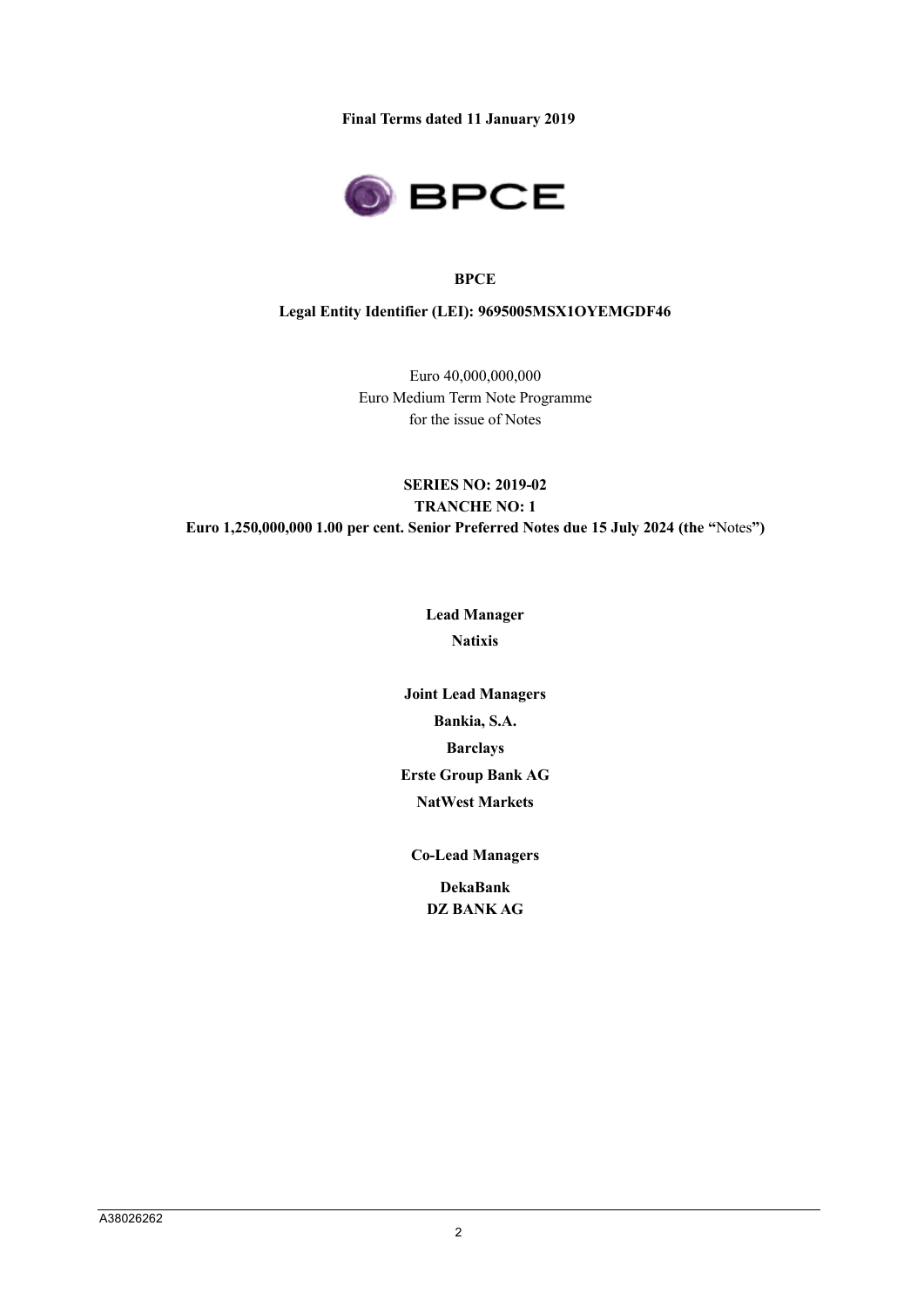#### **PART A – CONTRACTUAL TERMS**

Terms used herein shall be deemed to be defined as such for the purposes of the Conditions (the "**Conditions**") set forth in the base prospectus dated 21 November 2018 which received visa n°18-528 from the *Autorité des marchés financiers* (the "**AMF**") on 21 November 2018 (the "**Base Prospectus**") which constitutes a base prospectus for the purposes of the Prospectus Directive.

This document constitutes the Final Terms of the Notes described herein for the purposes of Article 5.4 of the Prospectus Directive and must be read in conjunction with such Base Prospectus. Full information on the Issuer and the offer of the Notes is only available on the basis of the combination of these Final Terms and the Base Prospectus. The Base Prospectus is available for viewing at the office of the Fiscal Agent or each of the Paying Agents and on the website of the AMF (www.amf-france.org) and copies may be obtained from BPCE, 50 avenue Pierre Mendès-France, 75013 Paris, France.

| 1  | Issuer:           |                                                                          | <b>BPCE</b>                                                                                                                                                                               |  |
|----|-------------------|--------------------------------------------------------------------------|-------------------------------------------------------------------------------------------------------------------------------------------------------------------------------------------|--|
| 2  | (i)               | Series Number:                                                           | 2019-02                                                                                                                                                                                   |  |
|    | (ii)              | Tranche Number:                                                          | 1                                                                                                                                                                                         |  |
| 3  |                   | Specified Currency or Currencies:                                        | Euro ("EUR")                                                                                                                                                                              |  |
| 4  |                   | <b>Aggregate Nominal Amount:</b>                                         |                                                                                                                                                                                           |  |
|    | (i)               | Series:                                                                  | EUR 1,250,000,000                                                                                                                                                                         |  |
|    | (ii)              | Tranche:                                                                 | EUR 1,250,000,000                                                                                                                                                                         |  |
| 5  |                   | <b>Issue Price:</b>                                                      | 99.249 per cent. of the Aggregate Nominal Amount                                                                                                                                          |  |
| 6  |                   | <b>Specified Denomination:</b>                                           | EUR 100,000                                                                                                                                                                               |  |
| 7  | (i)               | <b>Issue Date:</b>                                                       | 15 January 2019                                                                                                                                                                           |  |
|    | (ii)              | Interest Commencement Date:                                              | <b>Issue Date</b>                                                                                                                                                                         |  |
| 8  |                   | <b>Interest Basis:</b>                                                   | 1.00 per cent. Fixed Rate<br>(further particulars specified below)                                                                                                                        |  |
| 9  |                   | Maturity Date:                                                           | 15 July 2024                                                                                                                                                                              |  |
| 10 |                   | Redemption Basis:                                                        | Subject to any purchase and cancellation or early<br>redemption, the Notes will be redeemed on the<br>Maturity Date at 100 per cent. of their nominal<br>amount                           |  |
| 11 |                   | Change of Interest Basis:                                                | Not Applicable                                                                                                                                                                            |  |
| 12 | Put/Call Options: |                                                                          | Not Applicable                                                                                                                                                                            |  |
| 13 | (i)               | Status of the Notes:                                                     | Senior Preferred Notes                                                                                                                                                                    |  |
|    | (ii)              | Dates of the corporate authorisations for<br>issuance of Notes obtained: | Decisions of the <i>Directoire</i> of the Issuer dated<br>9 April 2018 and 16 July 2018 and decision of Jean-<br>Philippe Berthaut, Responsable Emissions Groupe,<br>dated 8 January 2019 |  |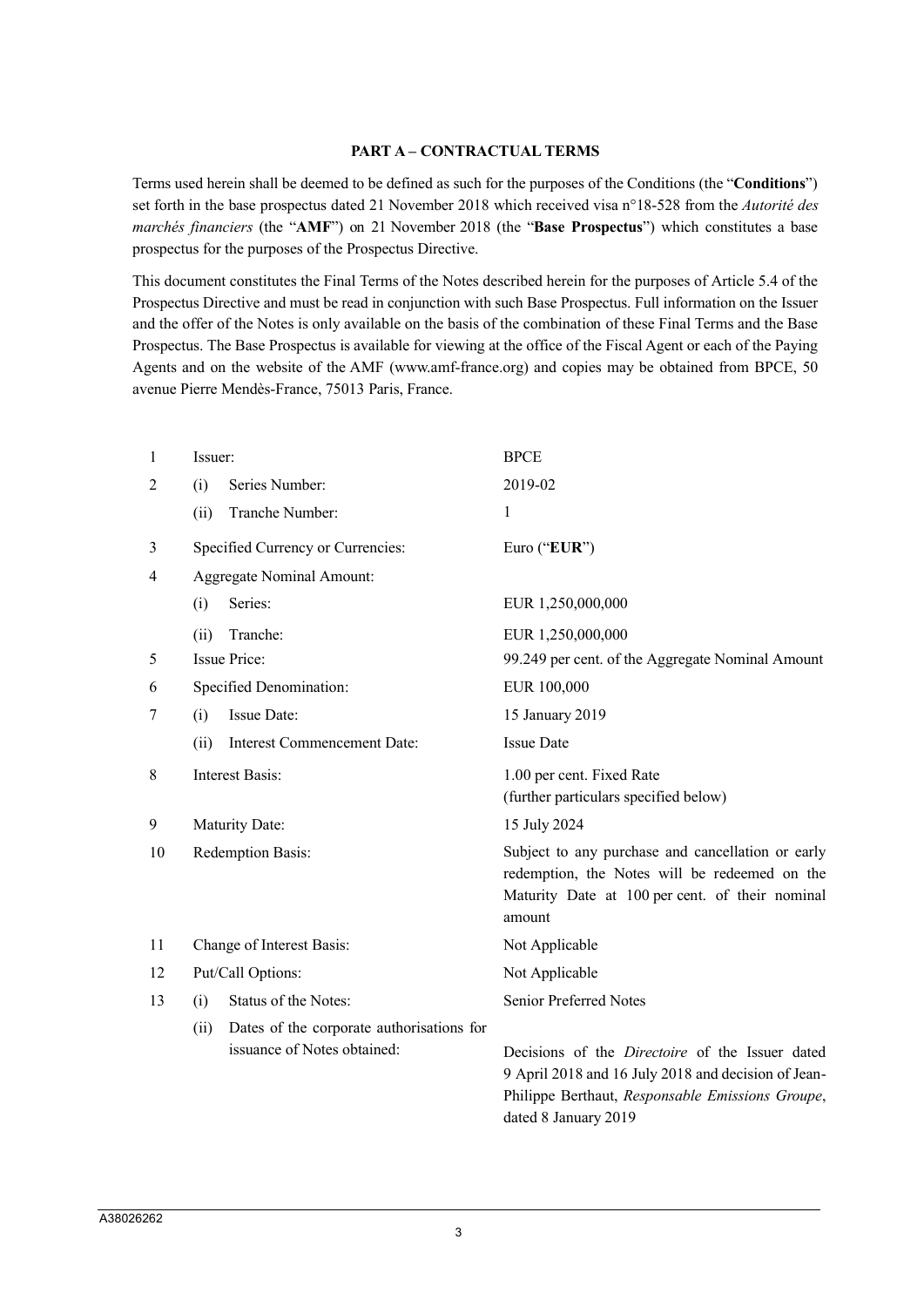# **PROVISIONS RELATING TO INTEREST (IF ANY) PAYABLE**

| 14 | <b>Fixed Rate Note Provisions:</b>                                                                                                                                                                                                                                                                                        | Applicable                                                                                                                                                                                                |
|----|---------------------------------------------------------------------------------------------------------------------------------------------------------------------------------------------------------------------------------------------------------------------------------------------------------------------------|-----------------------------------------------------------------------------------------------------------------------------------------------------------------------------------------------------------|
|    | Rate of Interest:<br>(i)                                                                                                                                                                                                                                                                                                  | 1.00 per cent. per annum payable annually in arrear<br>on each Interest Payment Date                                                                                                                      |
|    | Interest Payment Date(s):<br>(ii)                                                                                                                                                                                                                                                                                         | 15 July in each year commencing on 15 July 2019.<br>There will be a short first coupon in respect of the<br>first Interest Period from, and including, the Issue<br>Date to, but excluding, 15 July 2019. |
|    | (iii) Fixed Coupon Amount:                                                                                                                                                                                                                                                                                                | EUR 1,000 per Note of EUR 100,000 Specified<br>Denomination                                                                                                                                               |
|    | (iv) Broken Amount:                                                                                                                                                                                                                                                                                                       | EUR 495.89 per Note of EUR 100,000 Specified<br>Denomination payable on the Interest Payment<br>Date falling on 15 July 2019                                                                              |
|    | Day Count Fraction:<br>(v)                                                                                                                                                                                                                                                                                                | Actual/Actual (ICMA)                                                                                                                                                                                      |
|    | Resettable:<br>(vi)                                                                                                                                                                                                                                                                                                       | Not Applicable                                                                                                                                                                                            |
|    | (vii) Determination Dates:                                                                                                                                                                                                                                                                                                | 15 July in each year                                                                                                                                                                                      |
|    | (viii) Payments on Non-Business Days:                                                                                                                                                                                                                                                                                     | As per the Conditions                                                                                                                                                                                     |
| 15 | Floating Rate Note Provisions:                                                                                                                                                                                                                                                                                            | Not Applicable                                                                                                                                                                                            |
| 16 | Zero Coupon Note Provisions:                                                                                                                                                                                                                                                                                              | Not Applicable                                                                                                                                                                                            |
| 17 | Inflation Linked Interest Note Provisions:                                                                                                                                                                                                                                                                                | Not Applicable                                                                                                                                                                                            |
|    | PROVISIONS RELATING TO REDEMPTION                                                                                                                                                                                                                                                                                         |                                                                                                                                                                                                           |
| 18 | Call Option:                                                                                                                                                                                                                                                                                                              | Not Applicable                                                                                                                                                                                            |
| 19 | Put Option:                                                                                                                                                                                                                                                                                                               | Not Applicable                                                                                                                                                                                            |
| 20 | MREL/TLAC Disqualification Event Call                                                                                                                                                                                                                                                                                     |                                                                                                                                                                                                           |
|    | Option:                                                                                                                                                                                                                                                                                                                   | Applicable                                                                                                                                                                                                |
| 21 | Final Redemption Amount of each Note:                                                                                                                                                                                                                                                                                     | EUR 100,000 per Note of EUR 100,000 Specified<br>Denomination                                                                                                                                             |
| 22 | Inflation Linked Notes – Provisions relating to<br>the Final Redemption Amount:                                                                                                                                                                                                                                           | Not Applicable                                                                                                                                                                                            |
| 23 | Early Redemption Amount:                                                                                                                                                                                                                                                                                                  |                                                                                                                                                                                                           |
|    | Early Redemption Amount(s) of each<br>(i)<br>Senior Note payable on redemption upon<br>the occurrence of an MREL/TLAC<br>Disqualification Event (Condition $6(g)$ ),<br>if applicable, a Withholding Tax Event<br>(Condition $6(i)(i)$ ), a Gross Up Event<br>(Condition 6(i)(ii)) or for Illegality<br>(Condition 6(1)): | EUR 100,000 per Note of EUR 100,000 Specified                                                                                                                                                             |
|    |                                                                                                                                                                                                                                                                                                                           | Denomination                                                                                                                                                                                              |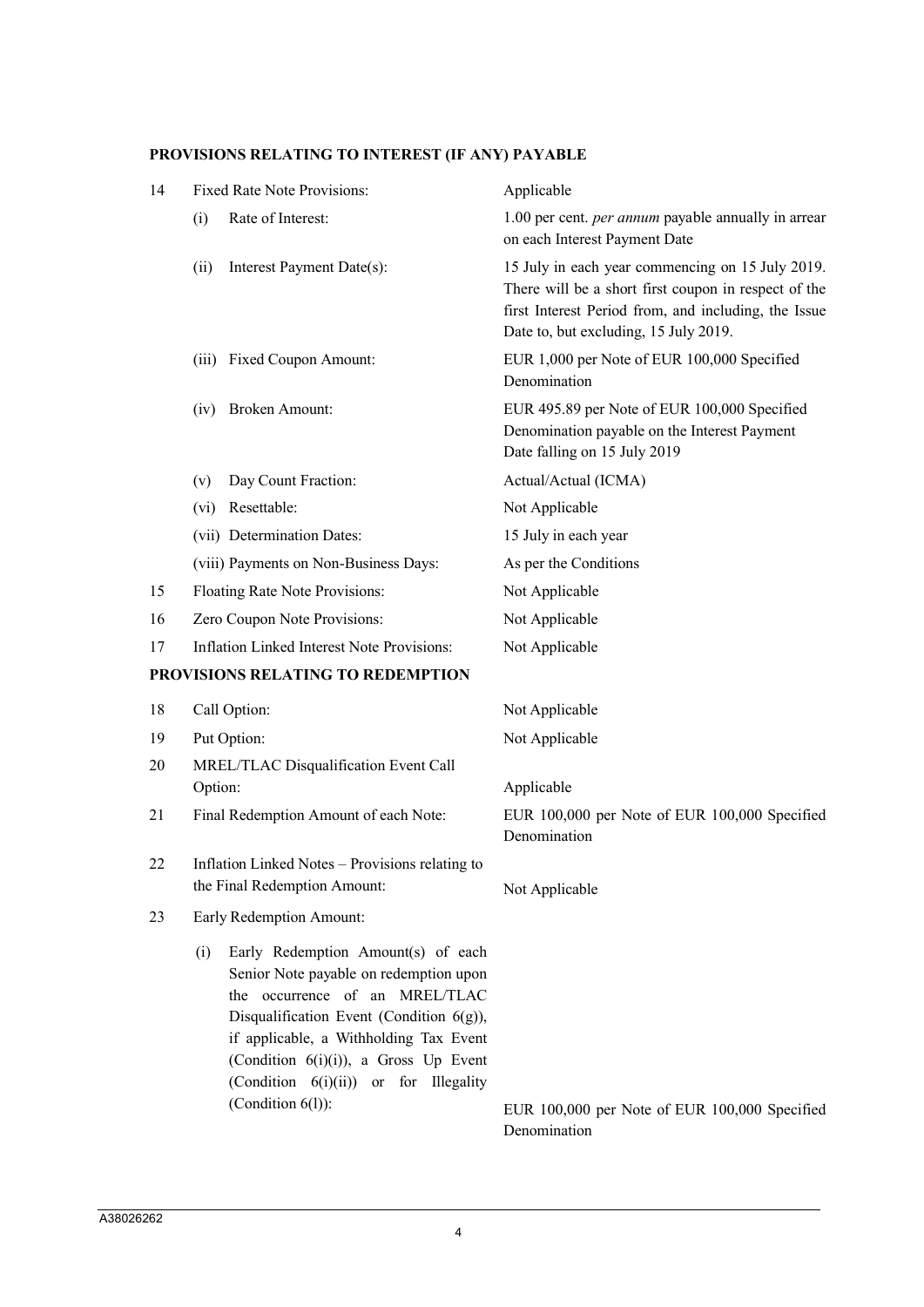(ii) Early Redemption Amount(s) of each Subordinated Note payable on redemption upon the occurrence of a Capital Event (Condition 6(h)), a Withholding Tax Event (Condition  $6(i)(i)$ ), a Gross-Up Event (Condition  $6(i)(ii)$  or a Tax Deductibility Event (Condition 6(i)(iii)): Not Applicable

- (iii) Redemption for taxation reasons permitted on days others than Interest Payment Dates (Condition 6(i)): Yes
- (iv) Unmatured Coupons to become void upon early redemption (Materialised Bearer Notes only) (Condition 7(f)): Not Applicable

### **GENERAL PROVISIONS APPLICABLE TO THE NOTES**

| 24 | Form of Notes:                                                                                                          | <b>Dematerialised Notes</b>                                                                   |  |  |
|----|-------------------------------------------------------------------------------------------------------------------------|-----------------------------------------------------------------------------------------------|--|--|
|    | Form of Dematerialised Notes:<br>(i)                                                                                    | Bearer form (au porteur)                                                                      |  |  |
|    | Registration Agent:<br>(ii)                                                                                             | Not Applicable                                                                                |  |  |
|    | Temporary Global Certificate:<br>(iii)                                                                                  | Not Applicable                                                                                |  |  |
|    | Applicable TEFRA exemption:<br>(iv)                                                                                     | Not Applicable                                                                                |  |  |
| 25 | Financial Centre(s):                                                                                                    | Not Applicable                                                                                |  |  |
| 26 | Talons for future Coupons or Receipts to be attached to<br>Definitive Notes (and dates on which such Talons<br>mature): | Not Applicable                                                                                |  |  |
| 27 | Details relating to Instalment Notes: amount of each<br>instalment, date on which each payment is to be made:           | Not Applicable                                                                                |  |  |
| 28 | Redenomination provisions:                                                                                              | Not Applicable                                                                                |  |  |
| 29 | Purchase in accordance with applicable French laws<br>and regulations:                                                  | Applicable                                                                                    |  |  |
| 30 | Consolidation provisions:                                                                                               | Not Applicable                                                                                |  |  |
| 31 | Meeting and Voting Provisions (Condition 11):                                                                           | Contractual Masse shall apply                                                                 |  |  |
|    |                                                                                                                         | address<br>of<br>initial<br>Name<br>and<br>the<br>Representative:<br>As per Condition $11(c)$ |  |  |
|    |                                                                                                                         | Name and address of the alternate<br>Representative:<br>As per Condition $11(c)$              |  |  |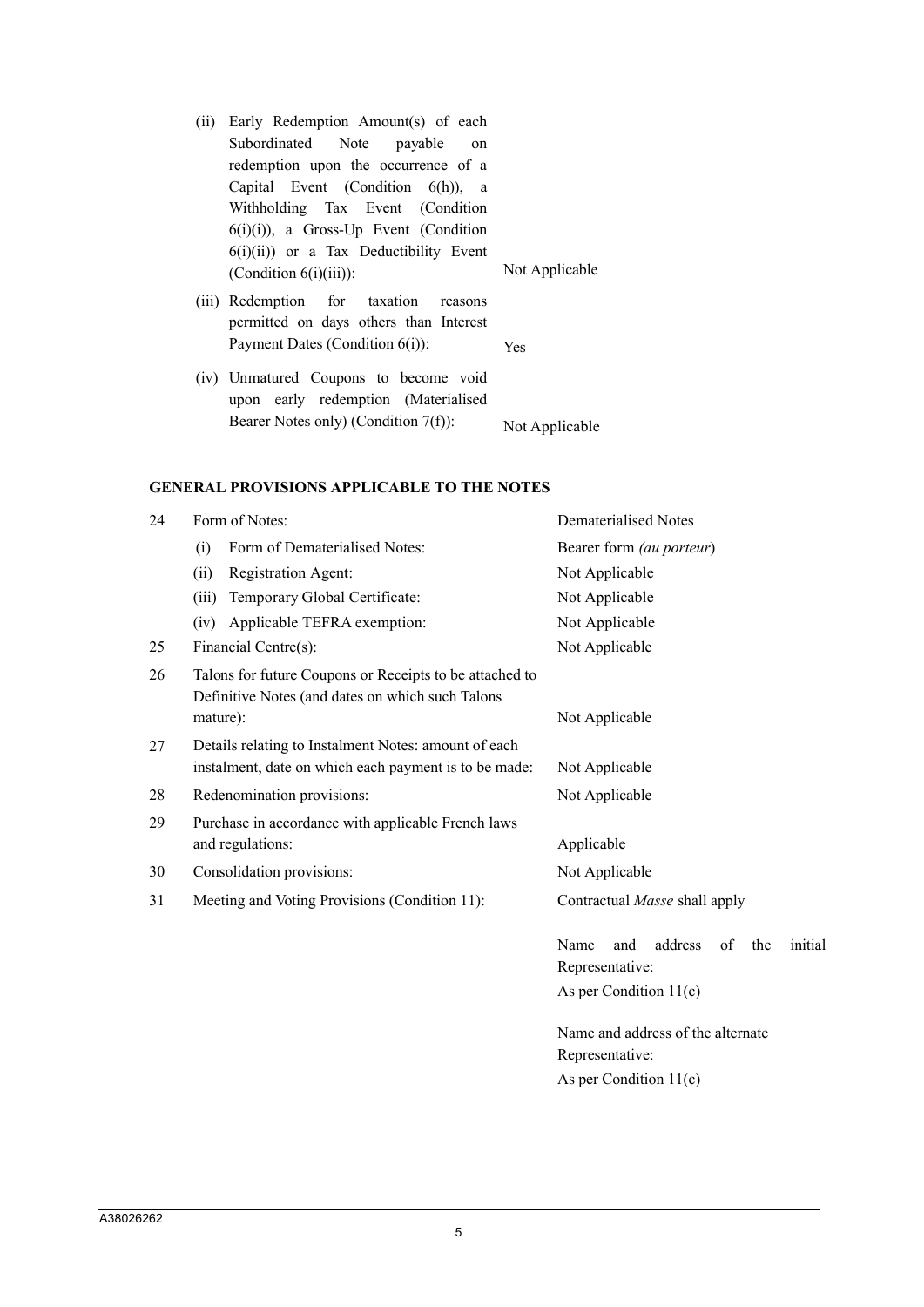### **RESPONSIBILITY**

The Issuer accepts responsibility for the information contained in these Final Terms.

Signed on behalf of BPCE

Duly represented by: Jean-Philippe Berthaut, *Responsable Emissions Groupe*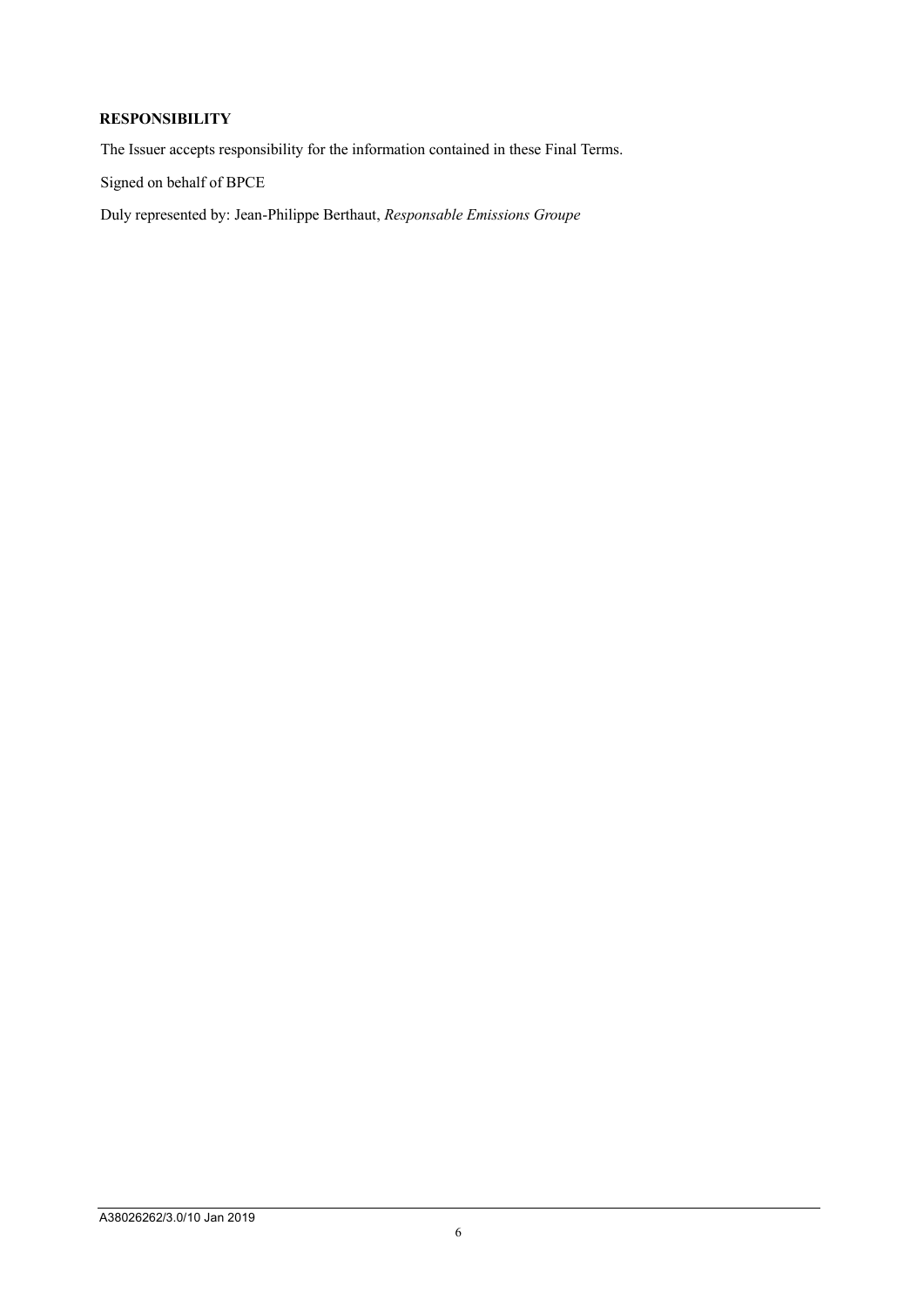### **PART B – OTHER INFORMATION**

#### **1 LISTING AND ADMISSION TO TRADING**

| (i)  | Listing and Admission to   |  |  |                                                                    |
|------|----------------------------|--|--|--------------------------------------------------------------------|
|      | trading:                   |  |  | Application has been made by the Issuer (or on its behalf) for the |
|      |                            |  |  | Notes to be listed and admitted to trading on Euronext Paris with  |
|      |                            |  |  | effect from the Issue Date.                                        |
| (ii) | Estimate of total expenses |  |  |                                                                    |

related to admission to trading: EUR 9,450 (including AMF fees**)**

### **2 RATINGS**

Ratings: The Notes to be issued are expected to be rated: Fitch: A+ Moody's Investor Services: A1 S&P: A+

> Each of Fitch, Moody's Investor Services and S&P are established in the European Union and registered under Regulation (EC) No 1060/2009, as amended.

#### **3 INTERESTS OF NATURAL AND LEGAL PERSONS INVOLVED IN THE ISSUE**

Save as discussed in "Subscription and Sale", so far as the Issuer is aware, no person involved in the offer of the Notes has an interest material to the offer.

#### **4 YIELD**

| Indication of yield: | 1.142 per cent. <i>per annum</i>                                    |
|----------------------|---------------------------------------------------------------------|
|                      | The yield is calculated at the Issue Date on the basis of the Issue |
|                      | Price. It is not an indication of future yield.                     |

#### **5 OPERATIONAL INFORMATION**

| ISIN:                                                                                                                          |                                                           | FR0013396447             |  |
|--------------------------------------------------------------------------------------------------------------------------------|-----------------------------------------------------------|--------------------------|--|
|                                                                                                                                | Common Code:                                              | 193524915                |  |
|                                                                                                                                | Depositaries:                                             |                          |  |
| (i)                                                                                                                            | Euroclear France to act as<br>Central Depositary:         | Yes                      |  |
| (ii)                                                                                                                           | Common Depositary for<br>Euroclear<br>and<br>Clearstream: | No                       |  |
| Any clearing system(s) other than<br>Euroclear and Clearstream and the<br>relevant identification number(s):<br>Not Applicable |                                                           |                          |  |
| Delivery:                                                                                                                      |                                                           | Delivery against payment |  |